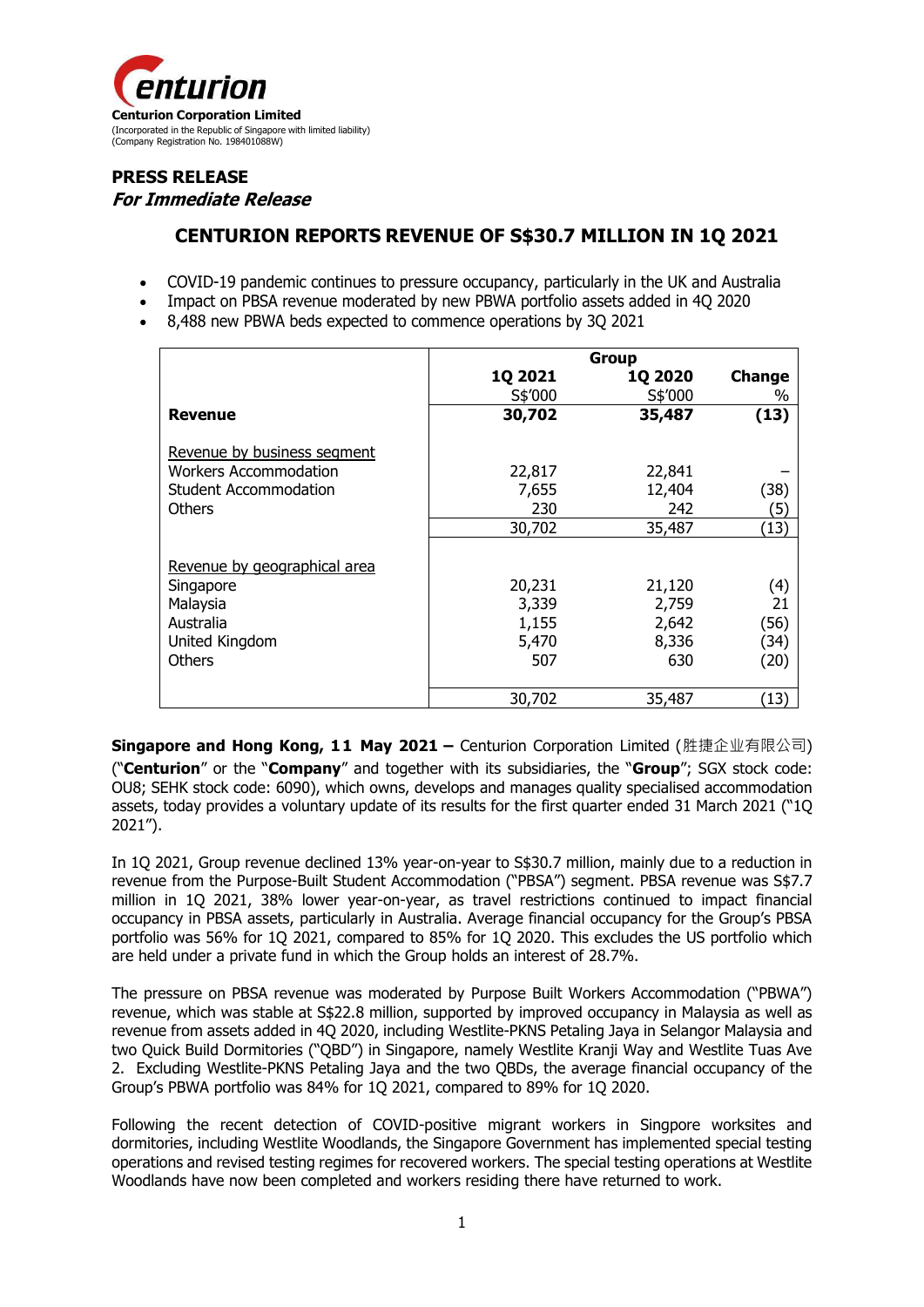

(Company Registration No. 198401088W) The Group works closely with the relevant authorities in the markets where it operates, in coordinated pandemic management efforts for the safety and health of residents and staff. The Group has also invested in additional equipment, solutions and technology to help residents adhere to safe living requirements, and to provide for residents' physical, emotional and social wellbeing.

In Singapore, the Government is conducting a holistic review of dormitory standards in consultation with various stakeholders such as public health experts, dormitory operators, employers, and migrant workers. The government has stated that it will balance the need to strengthen the resilience of dormitories against future public health outbreaks, with ensuring a stable supply of beds and competitive bed rental prices.

The Group is actively engaged in ongoing dialogues with relevant Government authorities regarding future specifications for permanent PBD, the related requirements for its existing PBWAs, and government support for industry and businesses.

Commenting on the Group's performance, Mr Kong Chee Min (江志明), CEO of Centurion Corporation said: "The COVID-19 pandemic continues to present challenges to our occupancy, but the expansion of our portfolio by prudent asset-light means has enabled the Group to moderate the impact with enlarged and diversified revenue streams."

In 4Q 2020, the Group began operations at two (2) QBDs with 2,320 beds, namely Westlite Kranji Way and Westlite Tuas Avenue 2, on master leases of 3+1 years. The QBDs have achieved financial occupancy of 84% for 1Q 2021. Two additional QBDs, Westlite Jalan Tukang and Westlite Tuas South Boulevard, totalling 4,048 beds, are expected to commence operations by 3Q 2021.

In Malaysia, the Group expects the ongoing Asset Enhancement Initiative of Westlite Tampoi to complete by July 2021, adding approximately 3,600 beds in Johor. Also in Johor, the Group has acquired two existing workers accommodation blocks adjacent to Westlite Pasir Gudang and is retrofitting the blocks to add approximately 840 beds, with operations expected to commence by July 2021.

While Covid-19 remains a challenge to the Group's accommodation business, the pent-up demand for worker and student accommodation remains strong across all the Group's core PBWA and PBSA markets, with employers in Singapore requiring more migrant workers to meet project demands, increasing pressure on employers to provide improved accommodation to migrant workers in Malaysia, and strong student enrollment numbers across the UK and Australia.

As such, Centurion remains positive on the long term outlook for the Group's globally diversified specialised accommodation portfolio, given the resilience of its asset classes, and positive demand fundamentals across markets.

Added Mr Kong: "During this time, we will continue to focus on operational agility to optimise occupancy and rental revenues, management efficiencies for prudent financial management and cash conservation, whilst taking opportunities where strategic and sensible to enhance our portfolio of revenue generating assets."

**- END -**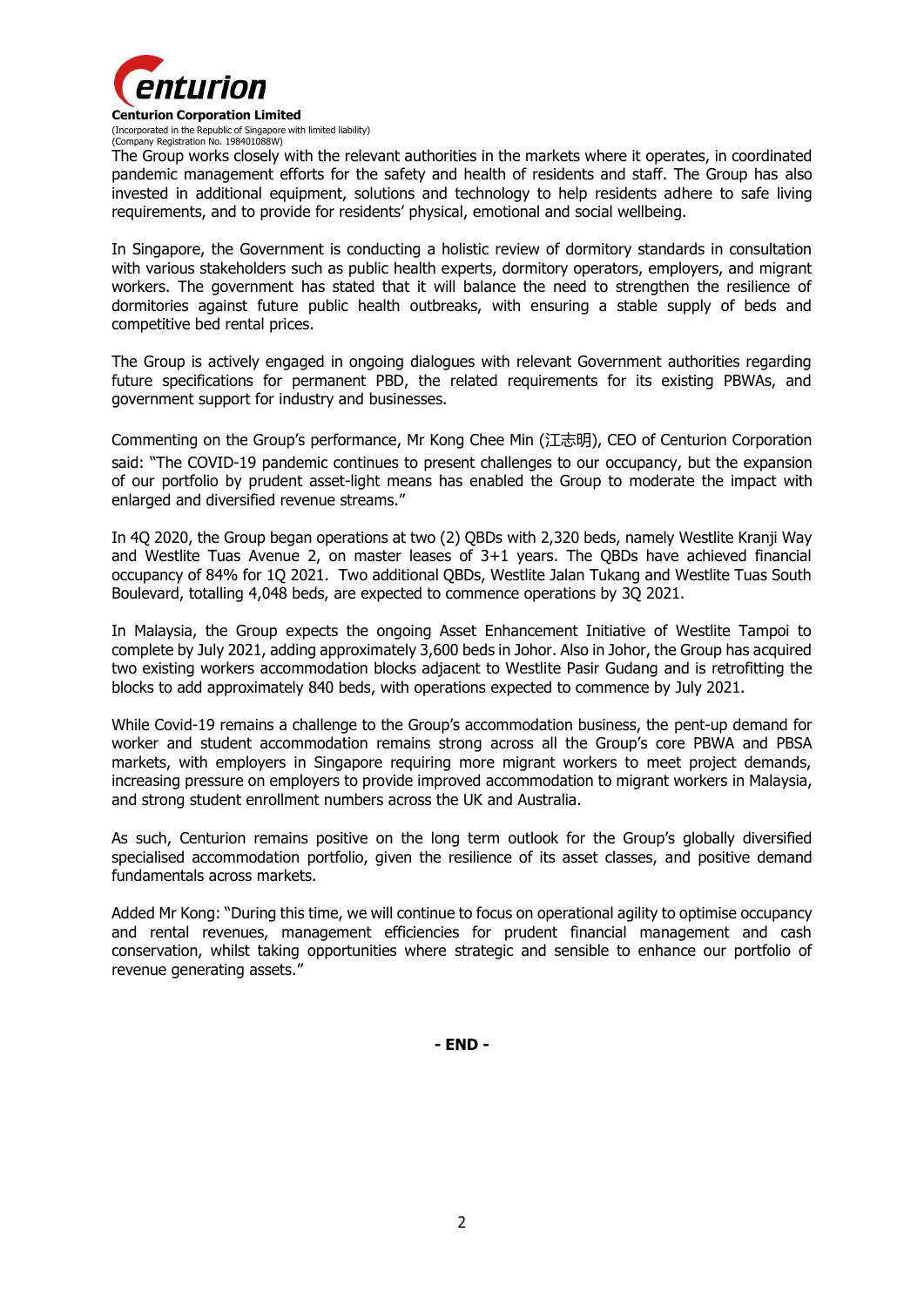

### **About Centurion Corporation Limited**

Centurion Corporation Limited ("Centurion" or the "Company" and together with its subsidiaries, the "Group") owns, develops and manages quality, purpose-built workers accommodation assets in Singapore and Malaysia, and student accommodation assets in Singapore, Australia, South Korea, the United Kingdom ("UK") and the United States ("US").

The Group owns and manages a strong portfolio of 35 operational accommodation assets totalling approximately 73,368 beds as of 31 March 2021. With projects currently under development and undergoing asset enhancement works, the Group's portfolio of accommodation assets is expected to grow to approximately 81,616 beds by FY2021.

With global reach and a clear growth strategy to actively enhance and manage its assets, identify strategic acquisitions and joint ventures, as well as develop customised accommodation management services, Centurion is well-positioned to grow as a leading provider of quality, purpose-built accommodation.

For more information, please visit [http://www.centurioncorp.com.sg.](http://www.centurioncorp.com.sg/)

### **Investor and Media Contact**

Investor Enquiries: George Goh Investor Relations Manager [george.goh@centurioncorp.com.sg](mailto:george.goh@centurioncorp.com.sg) +65-6740-3288

Media Enquiries: Klareco Communications Pearl Lam / Karen Yap [List-Centurion@klarecocomms.com](mailto:List-Centurion@klarecocomms.com) +65-9724 0521 / +65-8133 6201